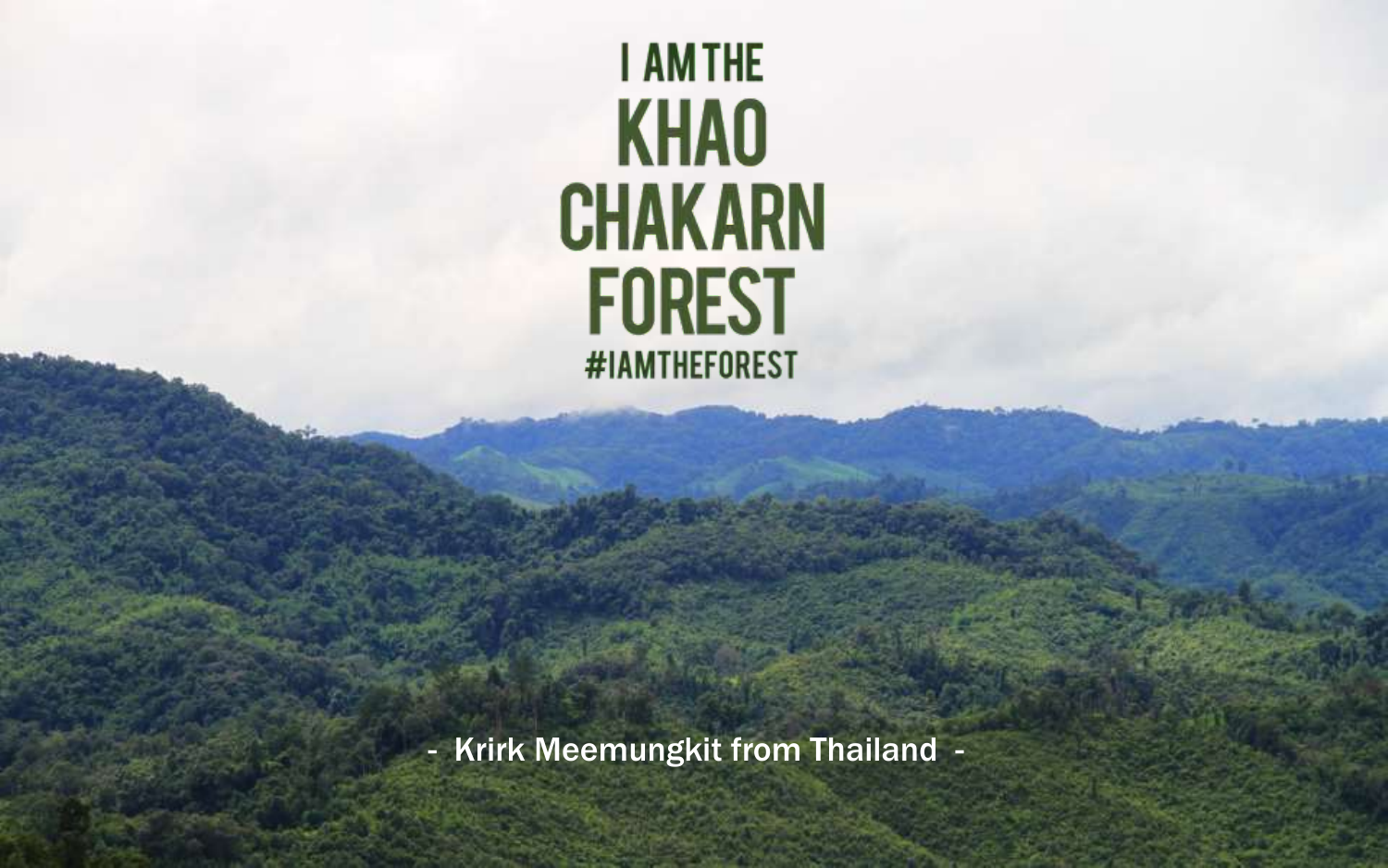

## My name is Krirk Meemungkit.

## I am an agriculturist from Srakaew province, Thailand. I chose to afforest in order to return "life" to the community.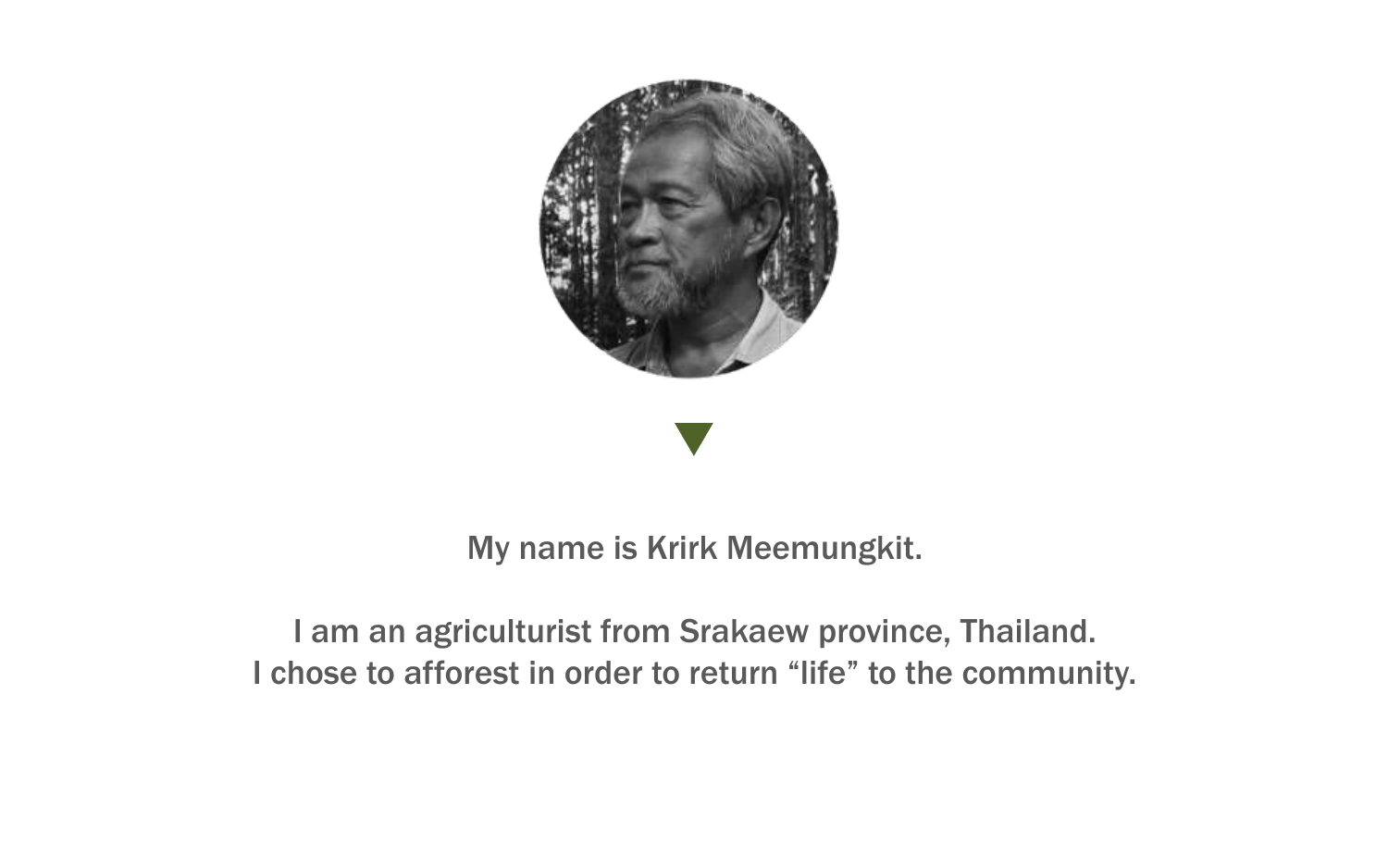Tree Bank is an independent civil society organization that aims to motivate farmers to grow trees in various agricultural land as well as on farmers' own land to stimulate adding valuable assets to the land.

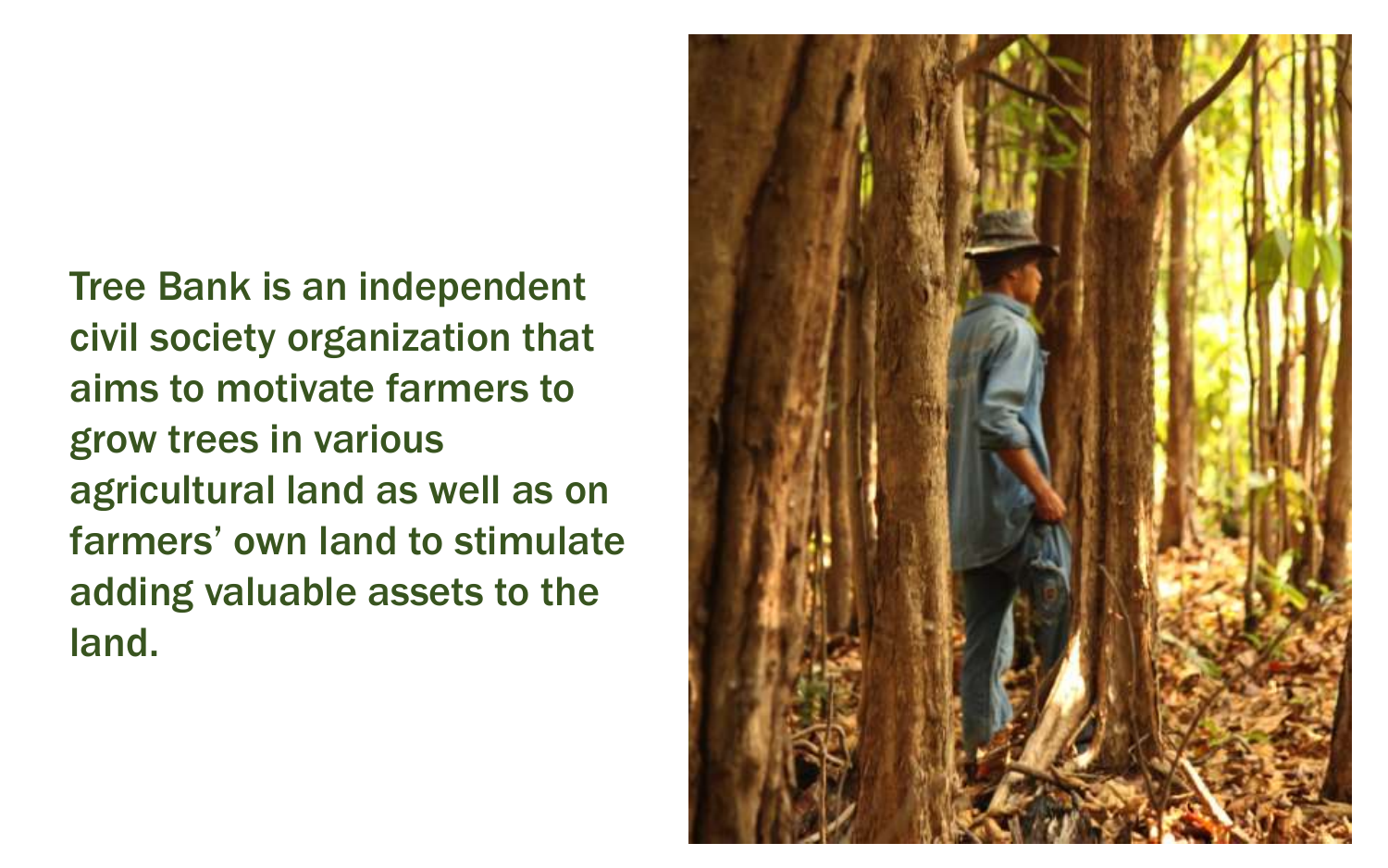More importantly the Tree Bank promotes tree ownership and rights to harvest them despite unclear land tenure in Thailand. Tree Bank members operate around the objective of managing trees on their lands and harvesting them when they are mature to obtain the highest benefit from its timber.

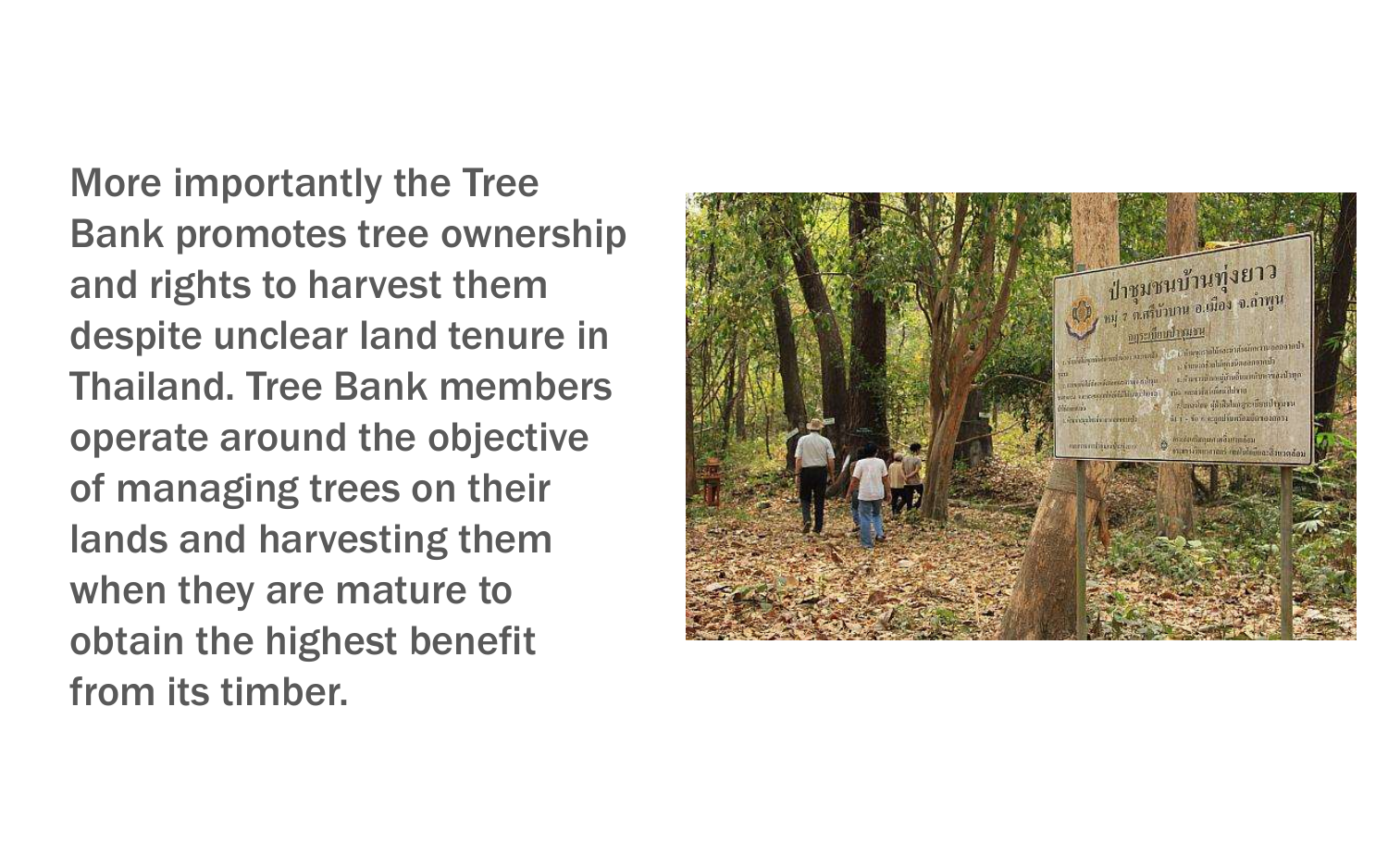The TreeBank believes that growing trees should obtain a similar treatment as when money is deposited in the bank and should benefit from an increase in value.

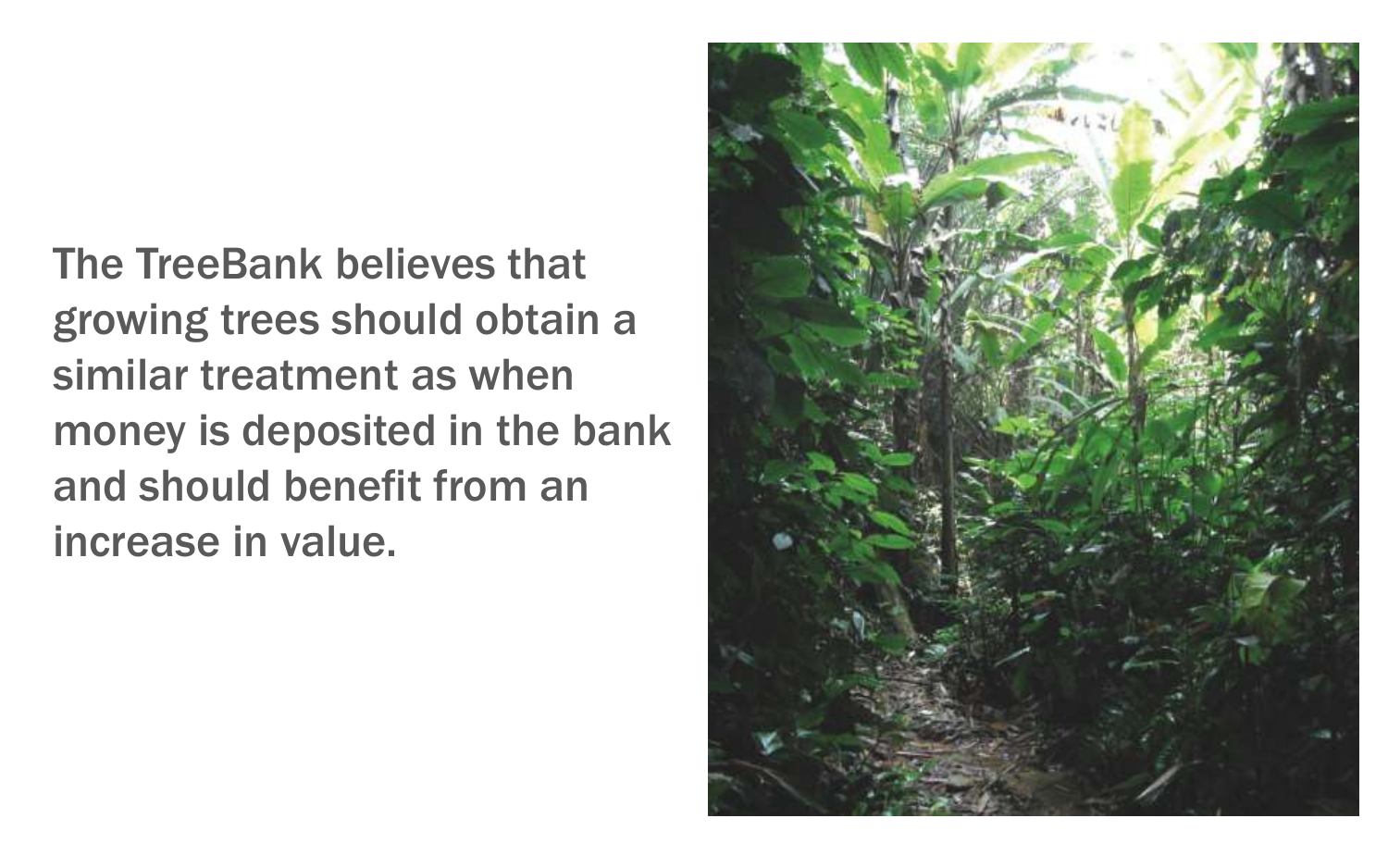The Tree Bank manages a database documenting and valuing living trees from farmer groups and eventually aims to act as a financial institution from which advance cash or loans can be obtained. Through the valuation trees can be treated as collateral, to overcome many farmers lack of land tenure certificates normally accepted by banks.

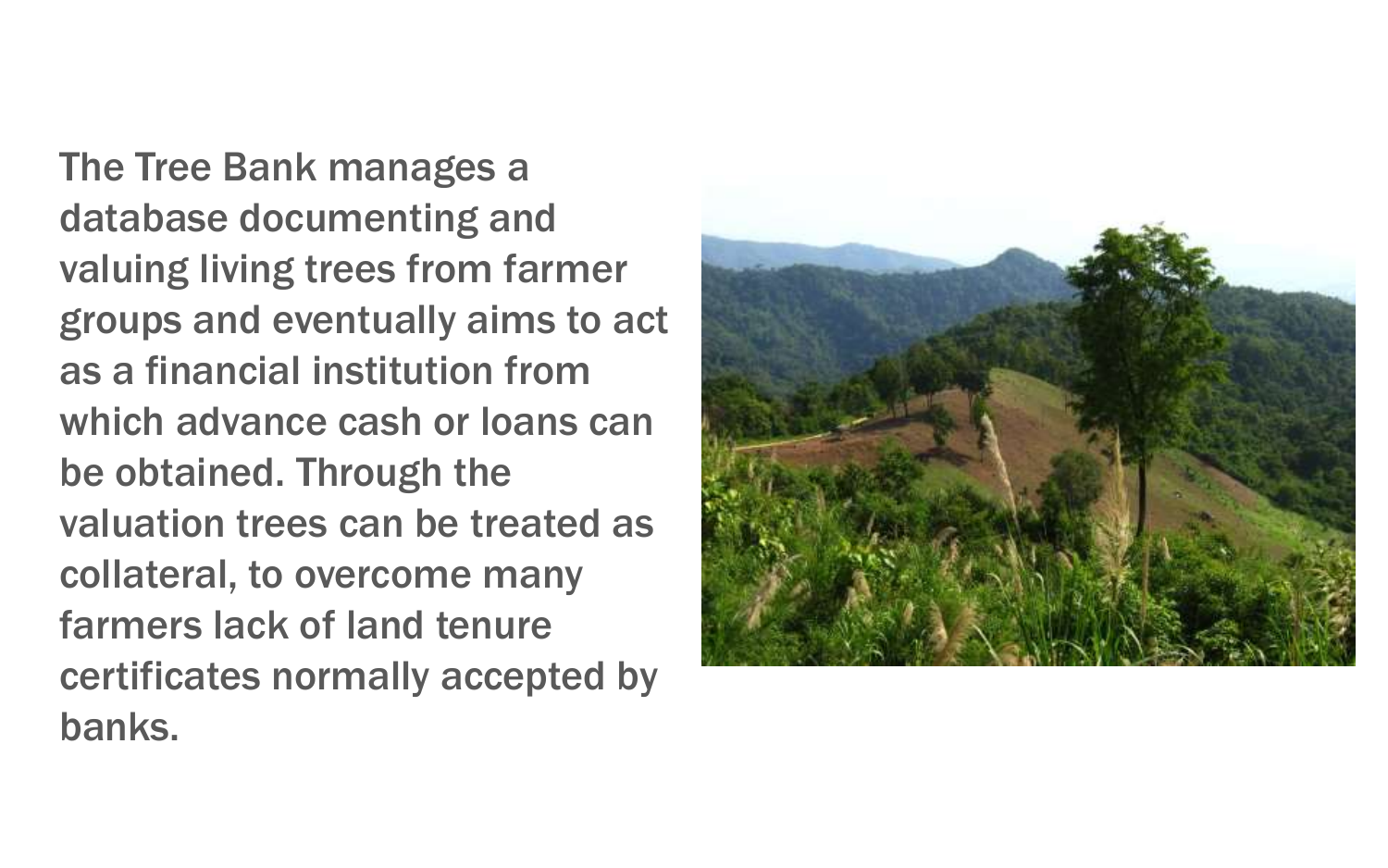

In my community, we found that the promotion of afforestation to the villagers and expanding this to other areas, amounts to afforestation at the national level.

If only one man plants trees, it cannot be called a "forest."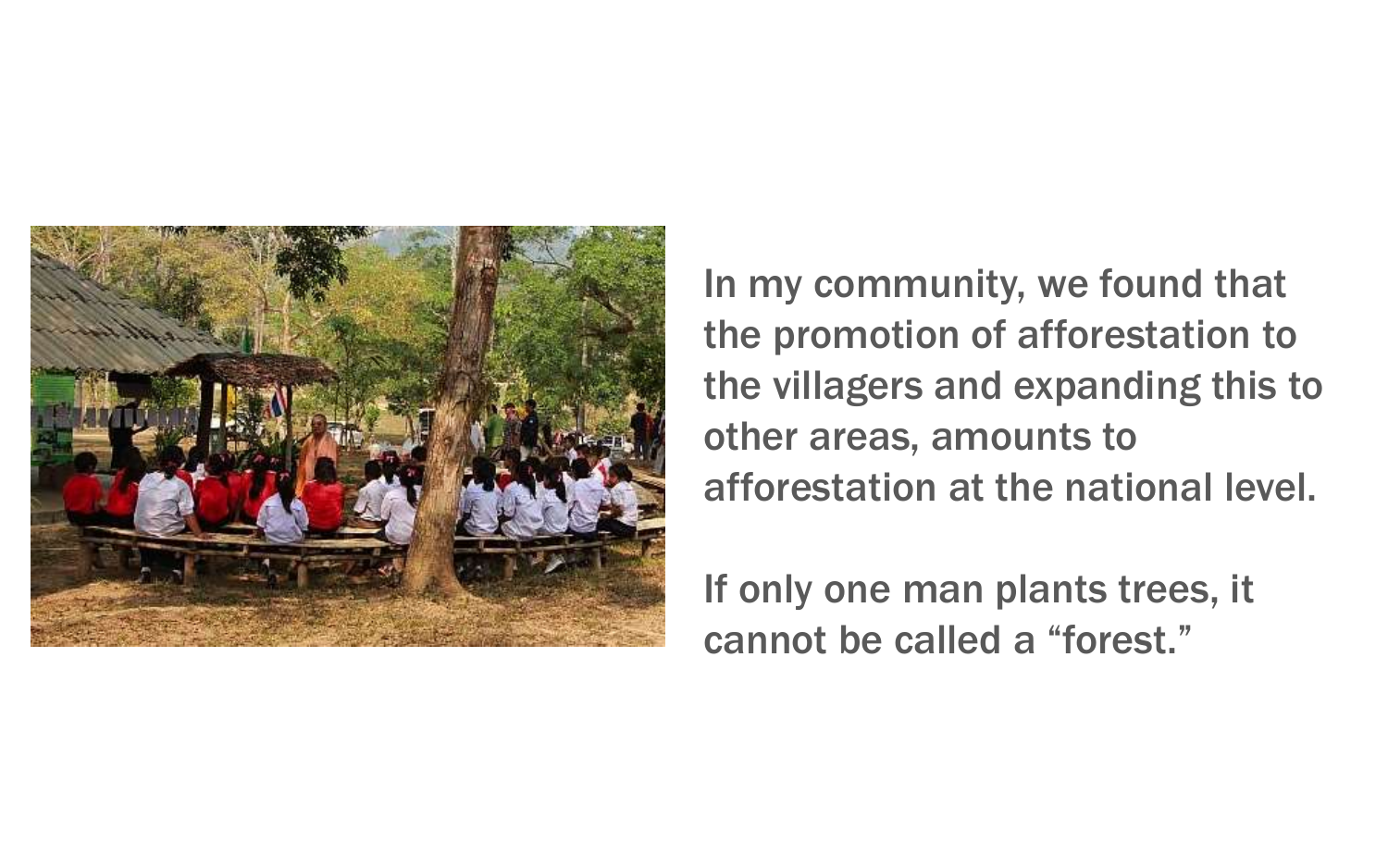

A real "forest" is a network of people helping to take care of the forest. The government should provide more support to people on afforestation in agriculture plots and to support their rights to get the maximum benefit from afforestation.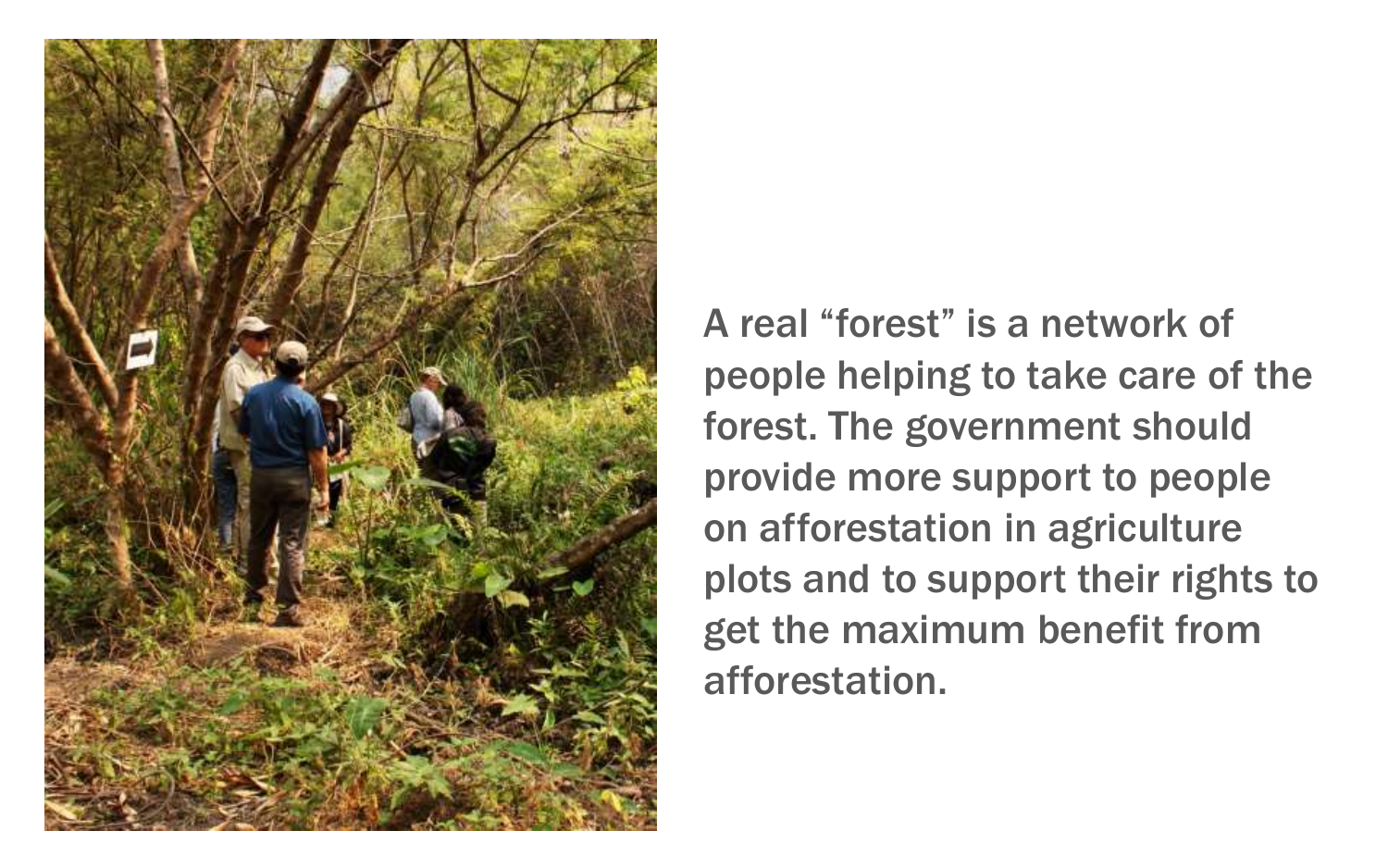

In Thailand, there is a law which does not give an opportunity for people to benefit from afforestation.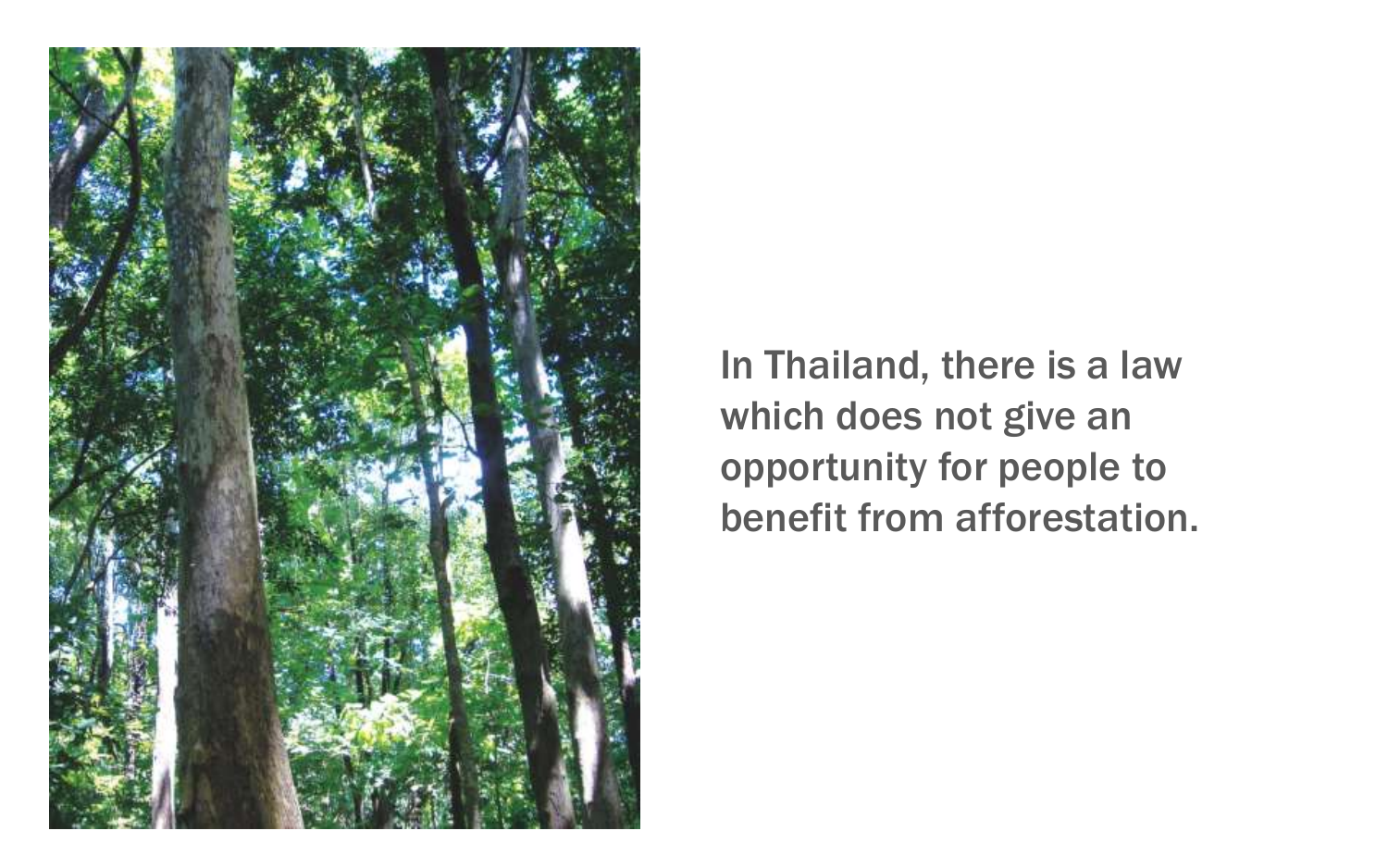

The issues many farmers face however, are that trees grown in government owned land are legally owned by the state, and there is complicated procedures for forest or timber product trading.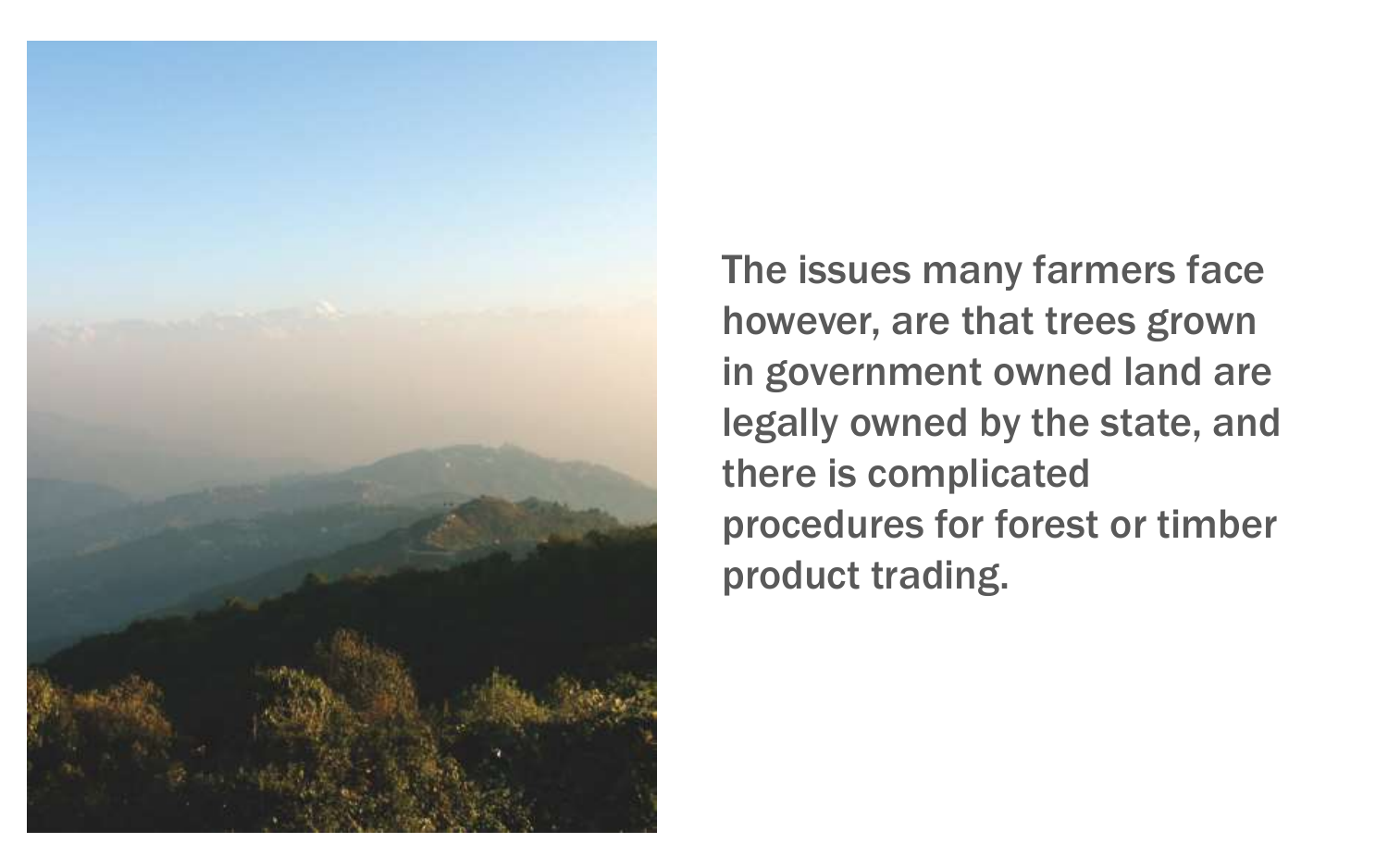

At the early stage, there weren't any signs of obstacles or problems. When the trees grew and reach maturity and it was time to cut them down, there were objections by government officers and laws for us to cut down the community's trees.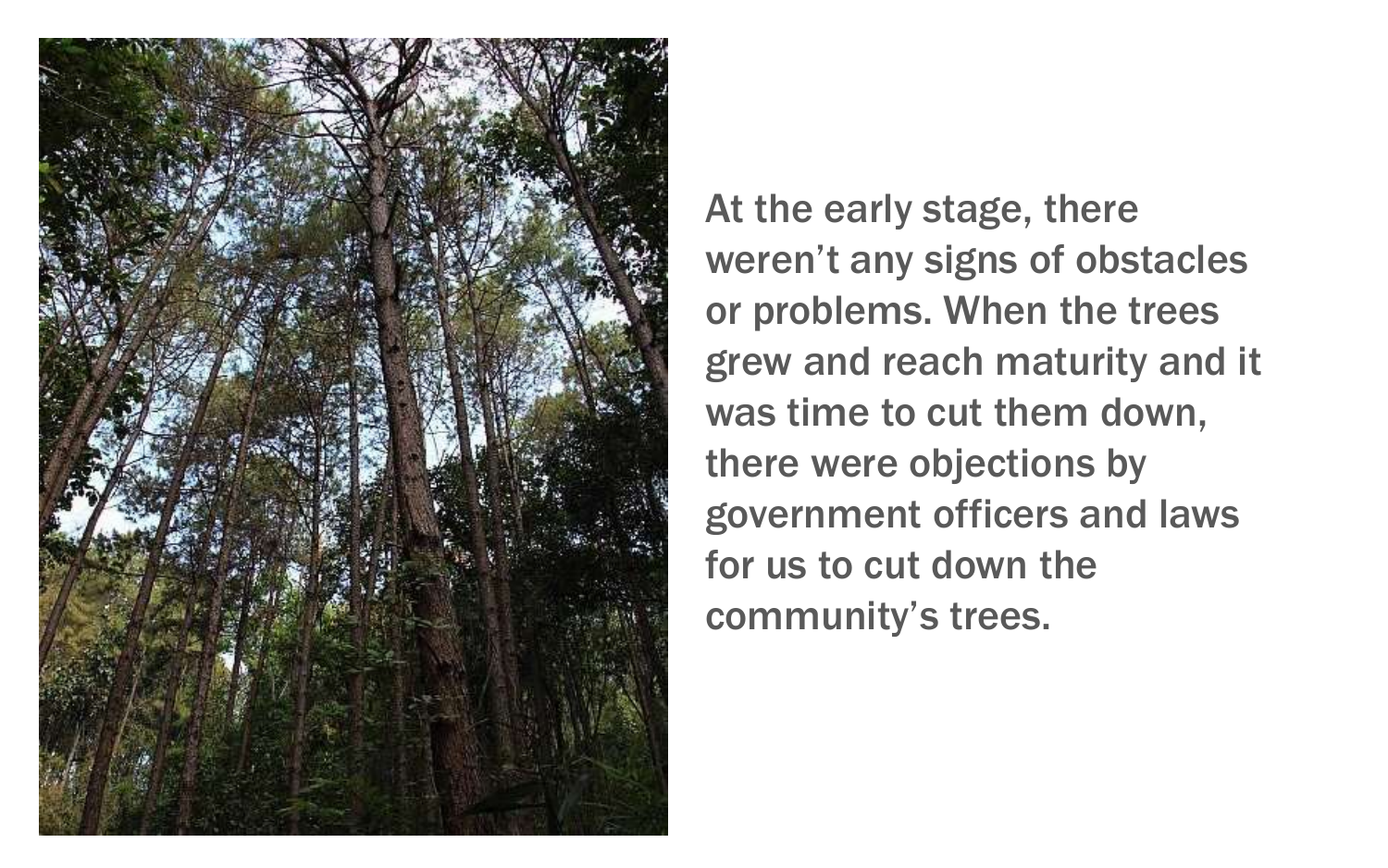

I would like to call for action from the government to change their perspective on private forestry farming in supporting afforestration– to give us opportunities to make a living.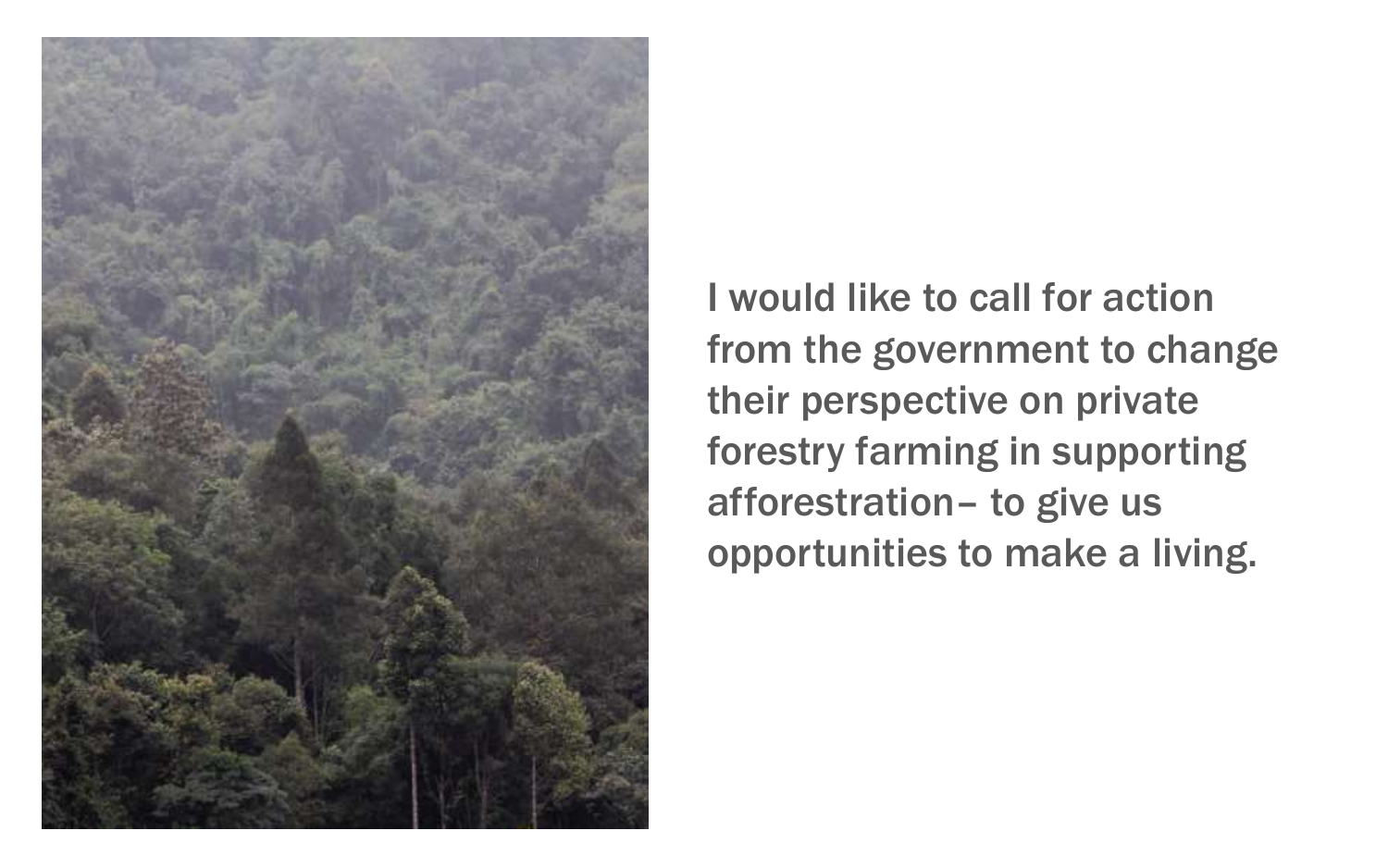

Please think about this, if we can plant trees mixed in our farms, we can harvest them in our farms and help releases us from the poverty cycle or debt, and live with hope.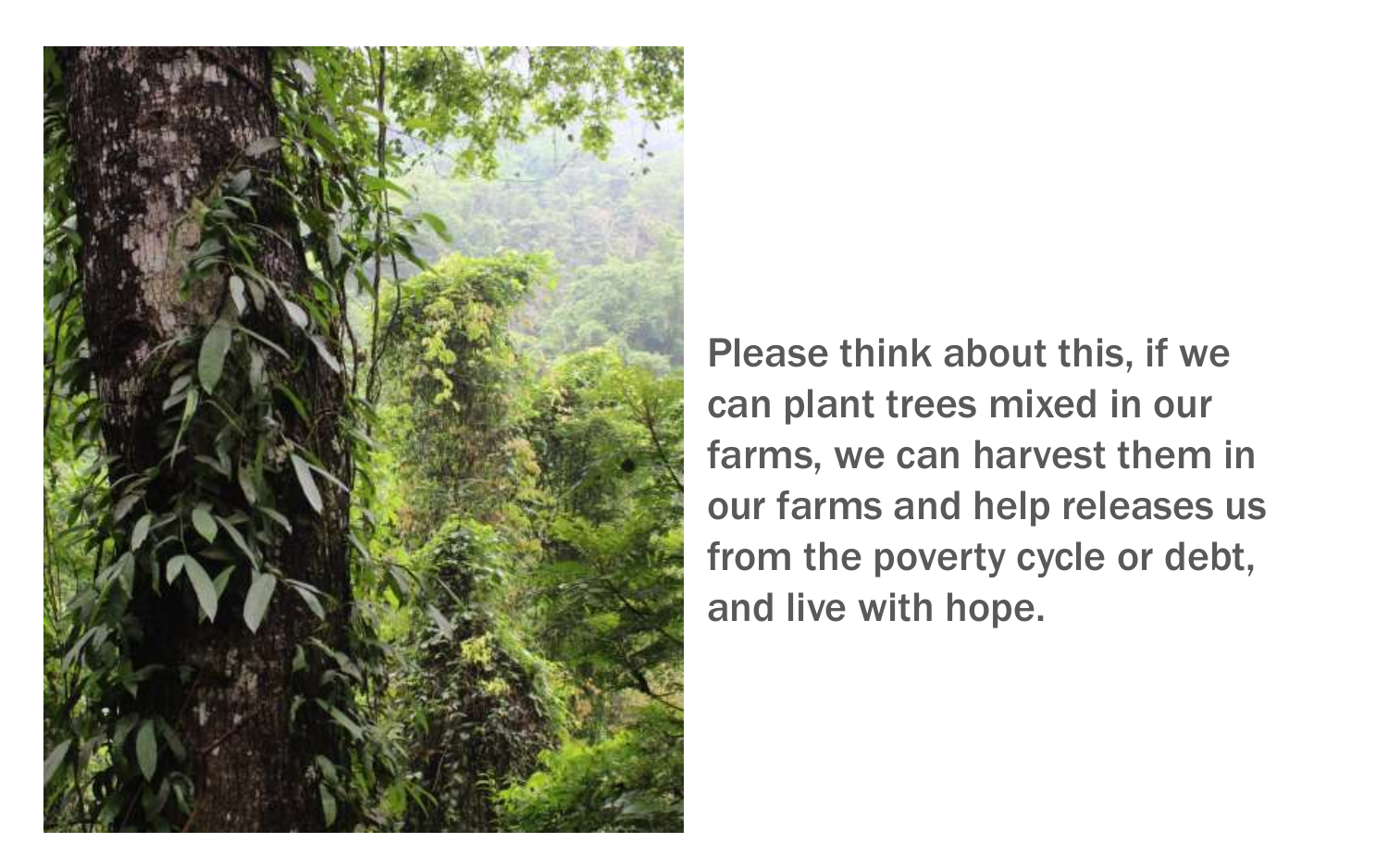

For the future, we can use trees as our savings in order to sustain our livelihood if only the government adjusts some obstructive laws or acts and guarantees those. Trees are our property according on Tree Bank regulations.